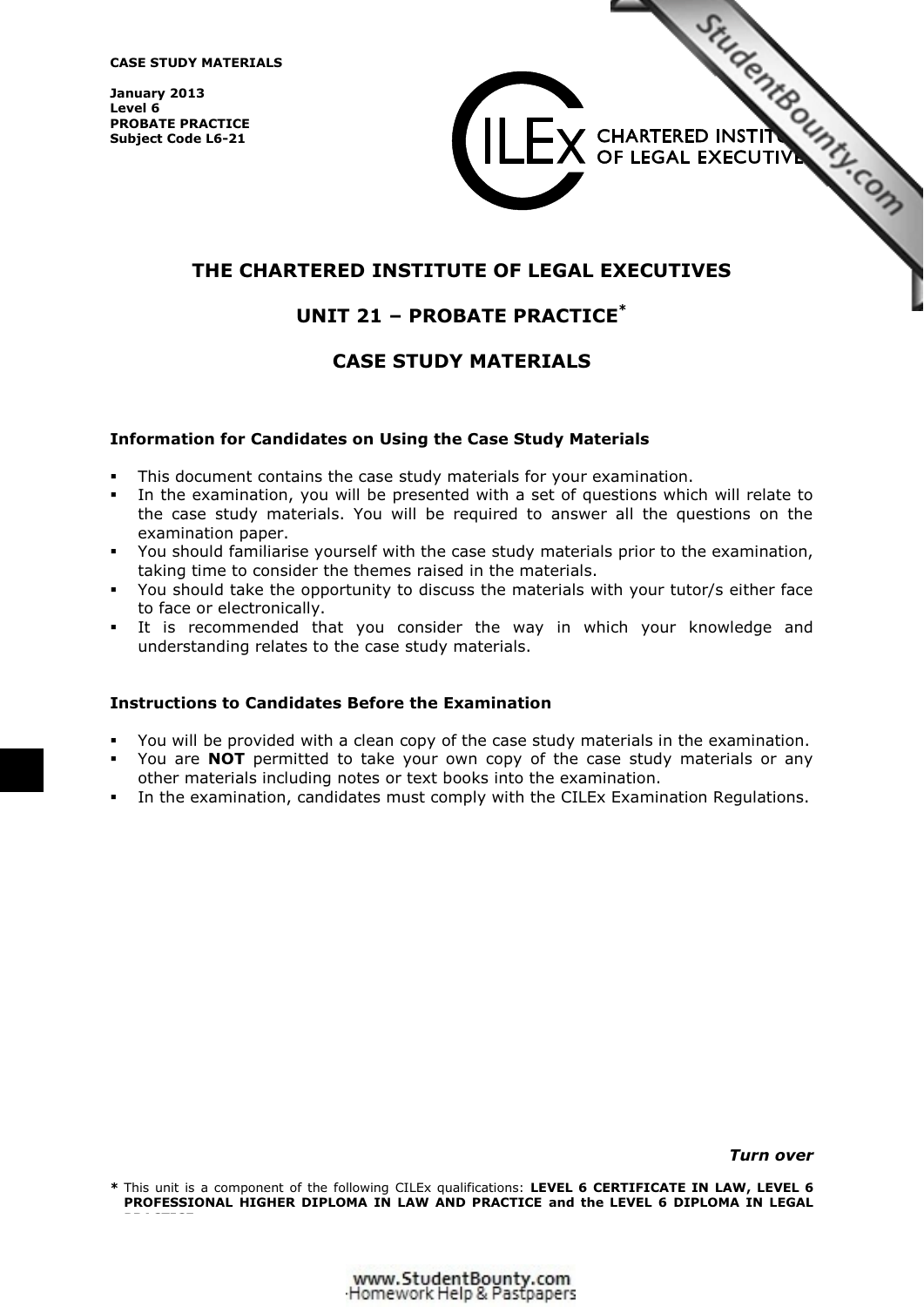# **ADVANCE INSTRUCTIONS TO CANDIDATES**

CASE STUDY MATERIALS<br>
You work in the Private Client Department of Kempstons, The Manor House,<br>
You work in the Private Client Department of Kempstons, The Manor House,<br>
You work in the Private Client Department of Kempsto Bedford, MK42 7AB (DX BD345987).

Your supervising Chartered Legal Executive and head o[f department is Marcus](http://www.studentbounty.com/)  Wu.

You arrive at work to find the following awaiting your attention:

- **DOCUMENT 1** Email from Marcus Wu dated 30 November 2012 Re: Teresa Meredith deceased
- **DOCUMENT 2** Photocopy of Teresa Meredith's Will dated 28 January 2003
- **DOCUMENT 3** Email from Marcus Wu dated 14 December 2012 Re: Steven Sarson deceased
- **DOCUMENT 4** Estate Accounts Estate of Steven Sarson deceased
- **DOCUMENT 5** Email from Marcus Wu dated 14 December 2012 Re: Thomas Mattu
- **DOCUMENT 6** Letter received from Thomas Mattu dated 28 November 2012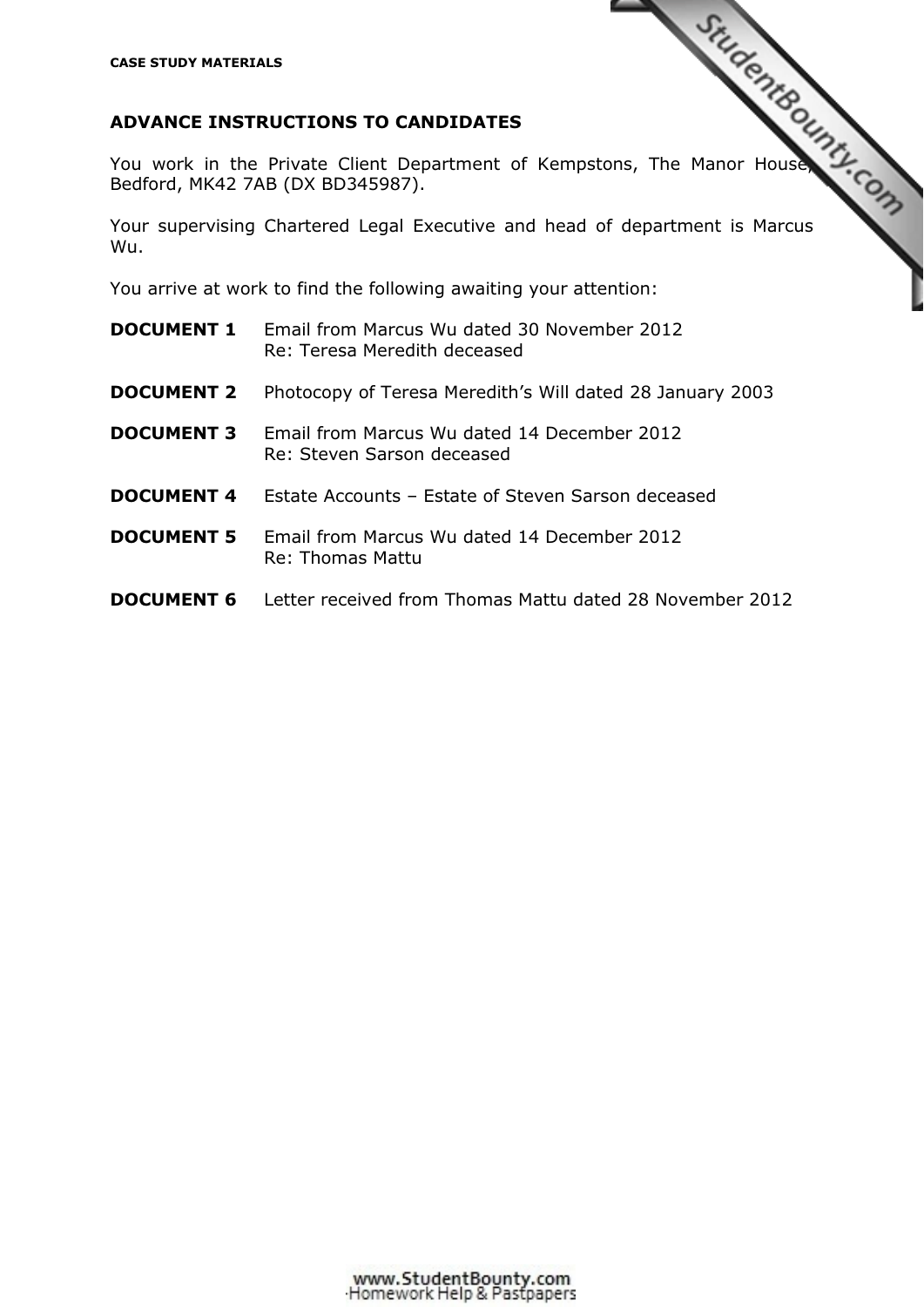# **Email from Marcus Wu dated 30 November 2012**

#### **Re: Teresa Meredith deceased**

Earlier today I saw Patricia Williams about the will and estate of her friend and<br>Materia Department of the will and estate of her friend and<br>Material Williams about the will and estate of her friend and<br>Material Who died business partner, Teresa Meredith, who died last wee[k after a short illness.](http://www.studentbounty.com/)  Teresa's will (see later) appoints Patricia and her husband, David, as coexecutors.

David is an existing client and is a senior partner in a firm of accountants. Patricia said he was too busy to attend this morning's meeting but had nevertheless recommended that we are instructed to act on their behalf in the administration.

Patricia and David live at 45 Winfield Road, Frome, Somerset BA12 7GH (Telephone: 075122 451255 and the contact email is Pattiewill49@hotnet.com)

By way of background, Patricia has been retired as a teacher for 15 years and in 1997 she started up a business selling antique furniture with Teresa Meredith (the deceased) who she knew as a fellow member at her golf club. They both contributed a small amount of money to the partnership and carried on the business on a 50/50 basis. The business is called 'Rosewood Antiques' and has been run from a shop which Patricia owns and leases to the business. You will see a reference to the business in the copy will. David's firm do the accounts for Rosewood Antiques as well as dealing with Teresa's personal tax affairs.

Patricia gave me some information about Teresa and her family.

# **Teresa Meredith (the deceased)**

Teresa was born on 22 July 1972 and died on 15 November 2012 having been diagnosed with cancer earlier in the year.

She never married, although she had been party to at least two relationships of which Patricia is aware. The last one was with a retired army officer that ended amicably in the mid 1990s. Since then, Teresa has always lived alone and, as far as Patricia is aware, has had no further contact with any of her previous partners.

Teresa had no children. Both her parents died many years ago. She is survived by two sisters, Christine and Doreen, and their respective children (see below). She also has a brother, Michael, whose whereabouts are uncertain (see below).

# **Christine Alsop (Teresa's younger sister)**

Christine is Teresa's younger sister. Patricia has only met Christine a couple of times prior to the funeral last week and so does not know much about her, apart from what Teresa had told her. Apparently, there was a family argument about 15 years ago when Christine fell out with Teresa and Michael. Although there was still tension between Christine and Michael, Christine and Teresa did resolve their differences shortly before Teresa died.

> www.StudentBounty.com Homework Help & Pastpapers-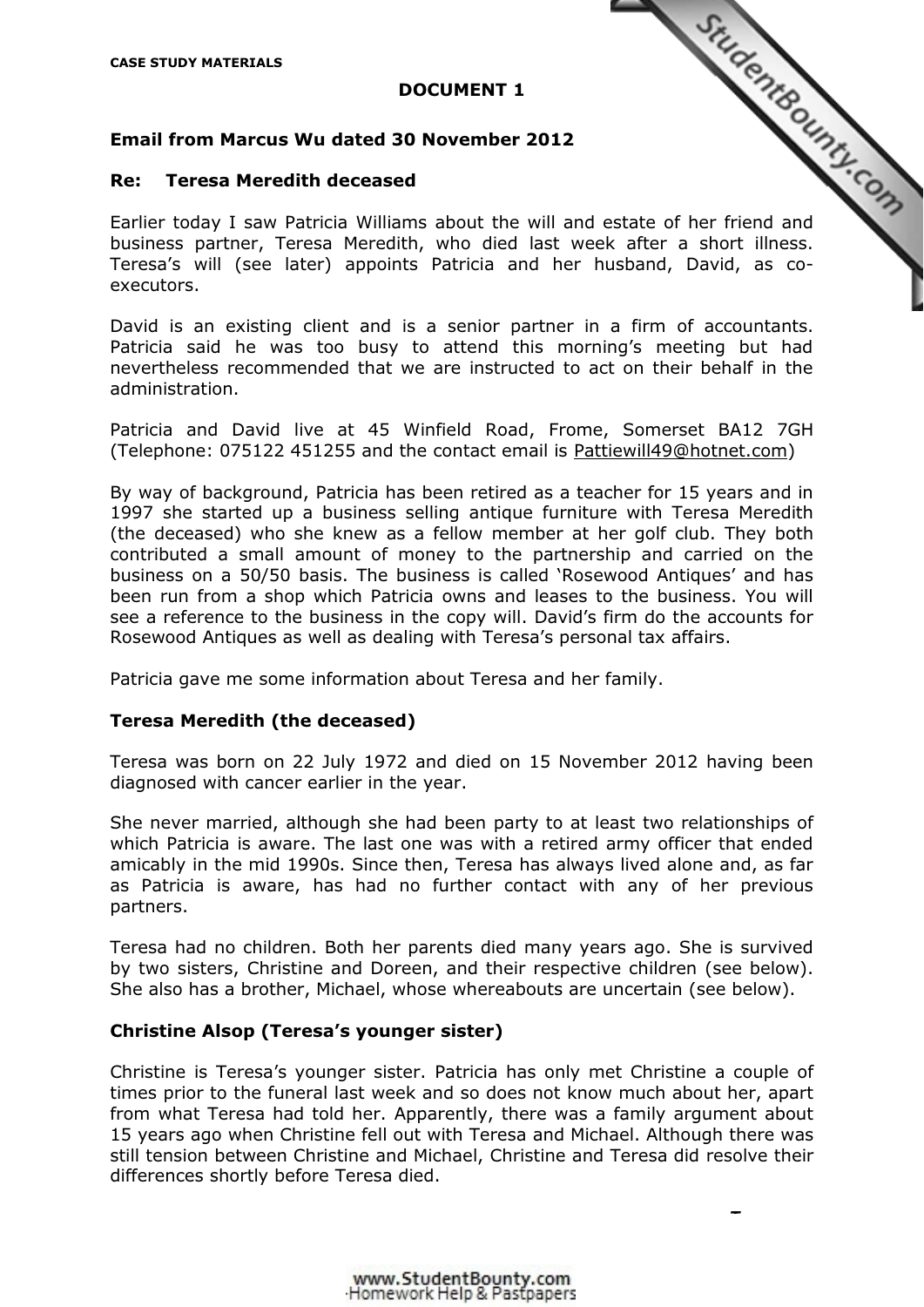#### **CASE STUDY MATERIALS**

CASE STUDY MATERIALS<br>Patricia knows Christine divorced last year and is apparently struggling of the struggling of the has a 7 year old son called Zak, who she and her former husband for the struggling of the has a 7 year financially. She has a 7 year old son called Zak, who she and her former husband adopted in 2006.

# **Doreen Dubeck (Teresa's elder sister)**

Doreen is Teresa's elder sister. Patricia knows her quite well because she lives locally and is a vet. She is married to James (also a vet) and they have two sons, Anton aged 10 and Declan aged 12.

#### **Michael Meredith (Teresa's brother)**

Michael is Teresa's brother but has not been seen or heard of since November 2009.

Having been made redundant by the firm where he had been employed for over 20 years, he had decided to use most of his redundancy package on travelling in Central America. Teresa, Doreen and Christine received emails from him on 1 November 2009 saying he was in El Salvador and was heading to a town called Verapaz. A few days later there was terrible flooding and a series of severe mudslides in that area. Nearly 200 people were killed and many went missing. There was no further contact from him and the authorities eventually said he could not be accounted for. Naturally his sisters feared he had been lost in the disaster.

Michael never married and had no children.

#### **Teresa's property**

Before she died, Teresa gave Patricia a list of her assets as follows:

- **Poacher's Cottage, Willow Road, Fremington, Somerset BA14 4CH**. She bought this in about 1997. It is freehold and there is no mortgage. Patricia has already discussed selling the cottage with a local estate agent. The estate agent suggested over the telephone it was worth at least £250,000 but also said that since it was a unique property, it was quite difficult to value accurately.
- **National Westminster Bank Current Account**. Sort Code 60-40-08. Account number 33567854. The balance according to the last bank statement as at 30 March 2012 was £1,649.40.
- **National Westminster Bank High Interest Saver Account**. Sort Code 60-40-08. Account number 36237999. The balance according to her last bank statement as at 30 March 2012 was £48,510.60.
- **Contents of Poacher's Cottage, Jewellery, and her Personal Possessions** which David and Patricia estimate at about £14,000. Teresa told Patricia there was nothing in the way of antiques in the cottage having a specifically high value.
- **Car** a 4 year old Toyota. Patricia did not have the details with her but David says it would be worth around £4,000.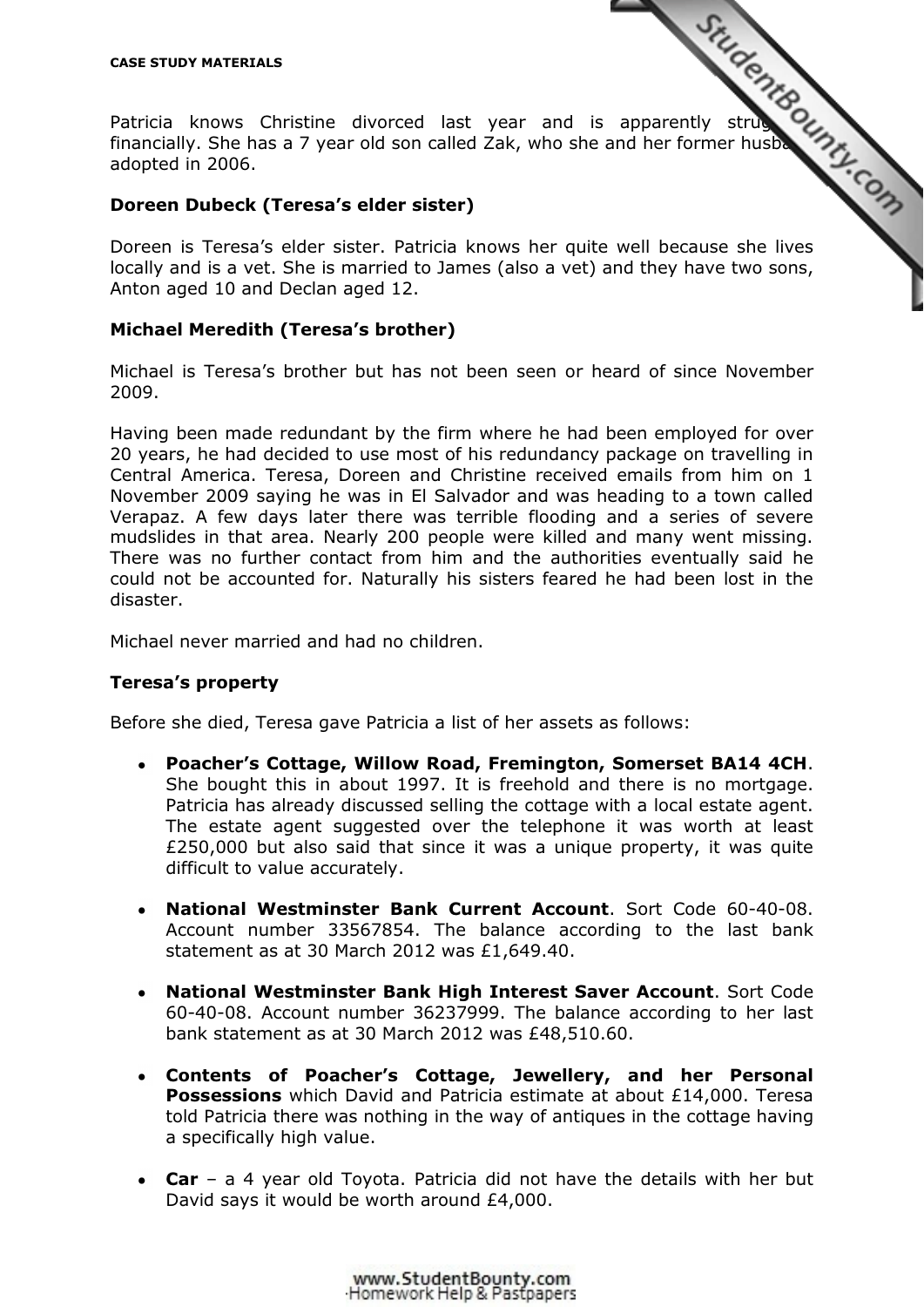- **Half share in Rosewood Antiques** the busin[ess run by Patricia and](http://www.studentbounty.com/) the partnership. David estimates the value of Teresa's half and the partnership assets) as £25,000  $\frac{1}{2}$  arcounts for the year ending 30 November 11 Teresa in partnership. David estimates the value of Teresa's half (consisting of goodwill, stock and other partnership assets) as  $£25,000$ at the date of the last set of accounts for the year ending 30 November 2011. There never was any formal partnership agreement other than both parties agreed to share profits 50/50. They also had an understanding that each would leave the other their half share if dying first.
- She had no life assurance.
- She had no personal debts as far as Patricia is aware. The undertaker says the funeral account will be £4,500.
- She made no substantial gifts as far as Patricia is aware.
- Patricia did not know the position regarding what might be due to Teresa by way of profits from her share of Rosewood Antiques; nor whether her income tax is paid up to date. However, David will have this information in his firm's files and can provide details in due course.

# **Teresa's will**

Teresa made a will dated 28 January 2003, long before she was diagnosed with cancer. Patricia does not know who made the will for her – she may have made it without professional advice. She thinks the witnesses are her next door neighbours.

Prior to making the will, Teresa had suggested appointing Patricia as an executor and she agreed, although she made it clear she would need help – hence David being made co-executor.

Soon after making the will, Teresa gave a photocopy to Patricia. This photocopy is attached (see **DOCUMENT 2**).

Patricia said she was somewhat concerned by something Teresa told her a few months ago. Teresa has spoken about Michael and how the rest of the family had now come to terms with the fact that he probably died in the disaster. She also said that she had made up her differences with Christine and, in view of all this, she had changed her will so that Christine would take the share originally left to Michael. However, although Teresa had given Patricia a copy of the will she made in 2003, she never gave her a copy of any new will or codicil.

Patricia thinks it very unlikely that Teresa would have said she had changed her will if she had not actually done so. Consequently, she and David will have a look through Poacher's Cottage this coming weekend to see if there is any trace of a will. Patricia said that Teresa definitely wanted Christine to have the share originally left to Michael.

I have told Patricia that, since we have only a photocopy of the 2003 will, an original is required before applying for probate – whether this is the 2003 will or (if there is one) a later will or codicil. So I asked Patricia (or David) to let me know if they find anything and I will no doubt be asking you to do some work for me on this file.

*Turn over* 

www.StudentBounty.com Homework Help & Pastpapers-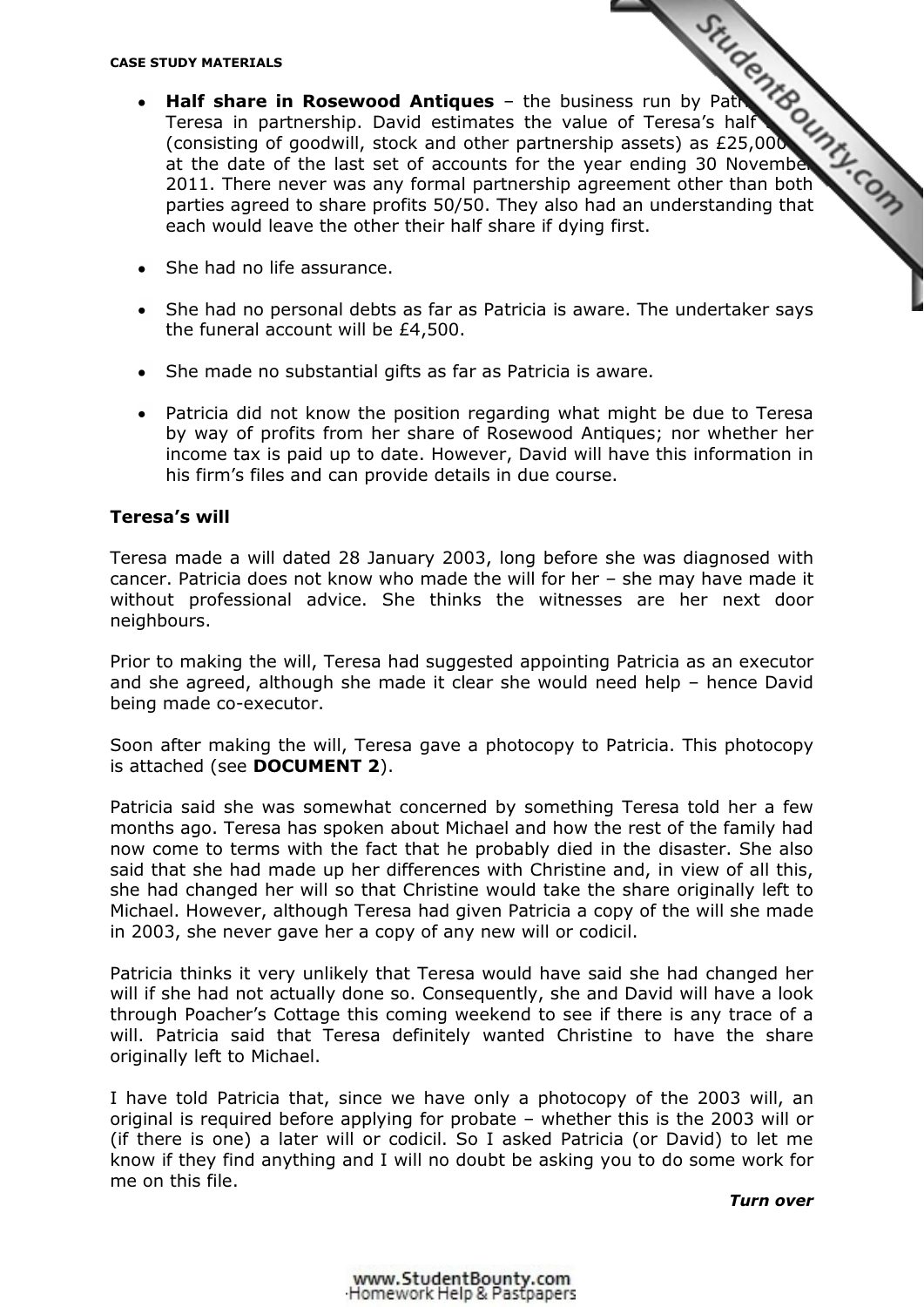CASE STUDY MATERIALS<br>
Photocopy of Teresa Meredith's Will dated 28 January 2003<br>
And the Teresa Meredith of Poacher's Cottage, Willow Road (1993)<br>
The Teresa Meredith of Poacher's Cottage, Willow Road (1994)<br>
The State Age **THIS IS THE LAST WILL** of me **Teresa Meredith** of Poache[r's Cottage, Willow Road,](http://www.studentbounty.com/)  Fremington, Somerset BA14 4CH dated 28th day of January 2003

- **1 I REVOKE** all former wills made by me
- **2 I APPOINT** my friend and business partner **Patricia Williams** and her husband **David Williams** to be my executors and trustees ("my Trustees")
- **3 I GIVE** the sum of £60,000 free of tax to be shared by my Trustees amongst such of **my nephews** who reach the age of 18 years in equal shares
- **4 I GIVE** to the said **Patricia Williams** my share and interest in the business of Rosewood Antiques and wish her every success in the future
- **5 I GIVE** the rest of my estate to my Trustees upon trust to pay my debts funeral and testamentary expenses including all inheritance tax and all legacies and to hold the balance ("my Residuary Estate") on the following trusts:
- **5.1 TO PAY** one half of my Residuary Estate to my sister **Doreen Dubeck** and
- **5.2 TO PAY** the other half of my Residuary Estate to my brother **Michael Meredith**
- **5.3 PROVIDED THAT** if either dies before me leaving a child or children living at my death, then such child or children shall take by substitution and if more than one in equal shares the share of my Residuary Estate which either would have taken if they had survived me

Signed by the said **TERESA** ) presence and then by us in hers )

**MEREDITH** in our joint) Teresa Meredith 28 January 2003

*Gladys Pugh 28 January 2003* (Gladys Pugh) Gamekeeper's Lodge, Willow Road, Fremington, Somerset BA14 4CH

Terry Pugh 28 January 2003 (Terry Pugh) Gamekeeper's Lodge, Willow Road, Fremington, Somerset BA14 4CH

**NOTE TO CANDIDATES**: This is a **photocopy** of the original will as provided to your firm by Patricia Williams. It is word processed apart from the signatures and details of Teresa Meredith and the witnesses.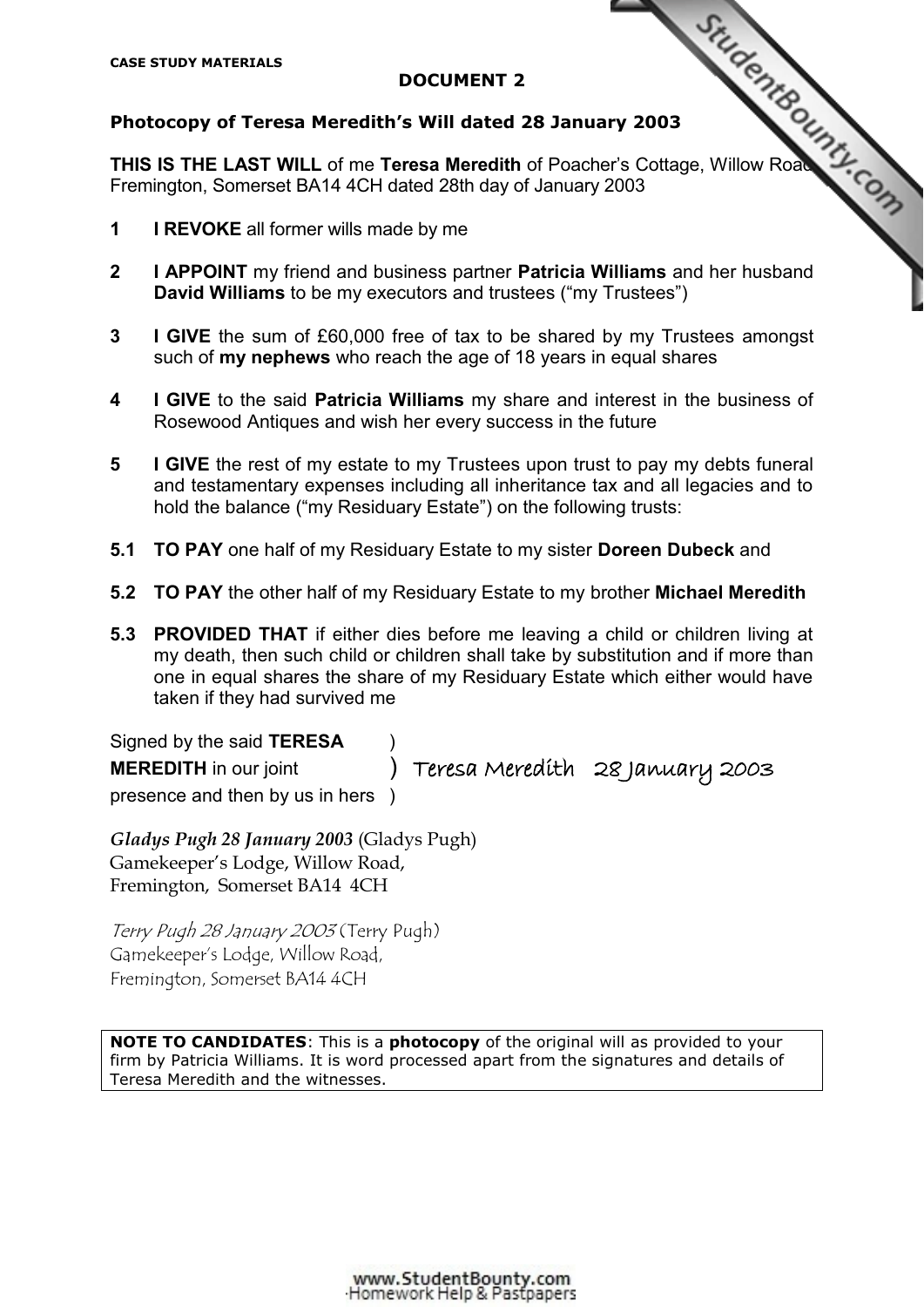# **Email from Marcus Wu**

# **Date: 14 December 2012**

# **Re: Steven Sarson deceased**

CASE STUDY MATERIALS<br>
Email from Marcus Wu<br>
Date: 14 December 2012<br>
Re: Steven Sarson deceased<br>
I have virtually completed the administration of this estate and last week I sent final accounts to the executors for approval (see **Document 4**). The executors are the deceased's widow and daughter (the son reserved power).

I had a voicemail left for me this morning by Mrs Sarson to say there were a few things in the accounts she did not quite understand and that she would put some questions in a letter to me.

She also wanted to seek my advice on something regarding her own will which I made for her a few weeks after Steven's death. Her new will simply leaves her whole estate to the two children, David and June, and appoints them both as executors. She did not say anymore in her voicemail other than that her question about the will was just 'a quick one'.

I will most likely ask you to draft a reply to her after we receive her letter.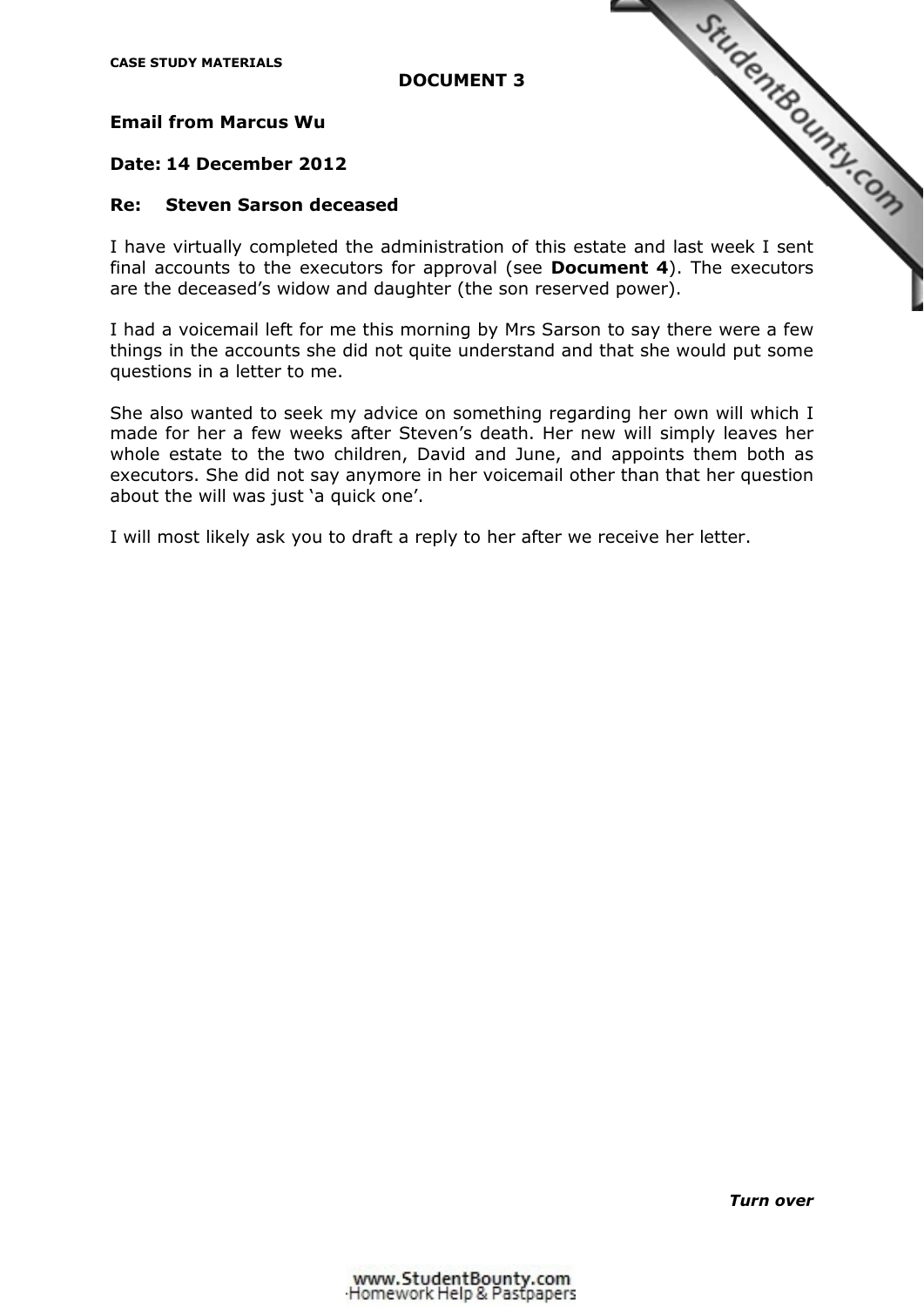# **Estate Accounts – Estate of Steven Sarson deceased**

# **IN THE ESTATE OF STEVEN SARSON DECEASED**

# **ESTATE ACOUNTS**

# **FORM OF AUTHORITY AND DISCHARGE**

#### **To the Executors of Steven Sarson deceased**

I Gabriella Sarson authorise you to pay the amount shown in these accounts being the final amounts due to me. I approve these accounts and agree that your compliance with this request shall be in full satisfaction of all my claims against you as the personal representatives of Steven Sarson.

Signed:……………………………………Gabriella Sarson Dated………………………………………

# **SUMMARY OF EVENTS**

Steven Sarson, late of 63 Coleman Close, Slaybridge died on 14 April 2012. Probate of his will dated 19 August 2009 was granted out of the District Probate Registry at Barset on 27 June 2012 to Gabriella Sarson and June Sarson, two of the executors named in the will, the third executor David Sarson having reserved power.

By clause 2 of his will, Mr Sarson gave legacies of £15,000 to each of his two sisters, Dorothy Plummer and Holly Read.

After payment of these legacies and all debts, funeral and testamentary expenses, Mr Sarson gave the residue of his estate to his widow Mrs Gabriella Sarson absolutely.

There was no inheritance tax to pay because the property passing to Mrs Sarson is exempt and the value of the rest of the estate was within the inheritance tax nil rate band notwithstanding an earlier lifetime chargeable transfer not referred to in these accounts. The unused percentage amount of Mr Sarson's inheritance tax allowance amounts to 85%.

Certain other assets passed or devolved on Mr Sarson's death outside the authority of the executors and so are not referred to in these accounts.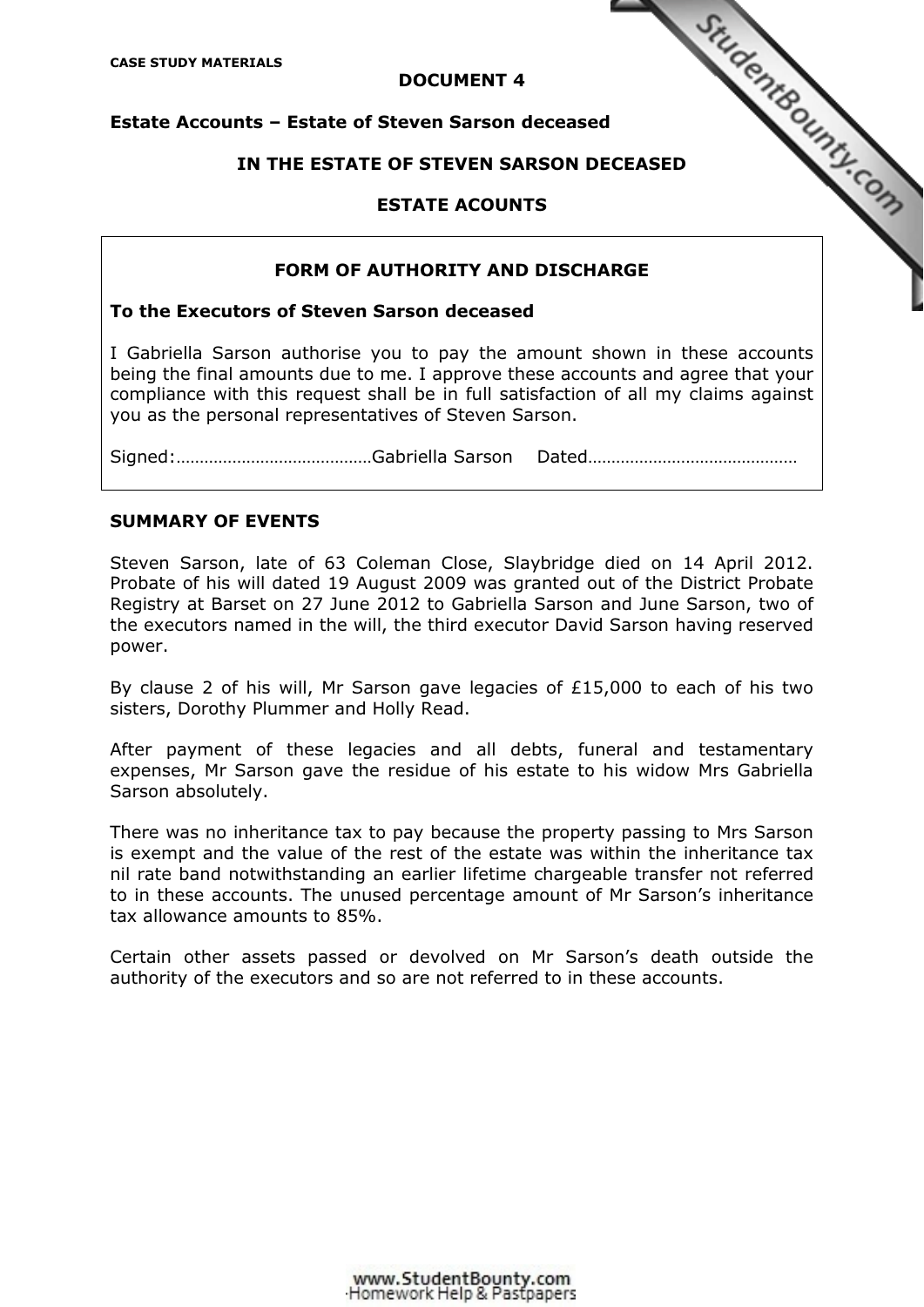# **STEVEN SARSON DECEASED - ESTATE CAPITAL ACCOUNT**

|                                                                                      | <b>E STUDY MATERIALS</b>                                                                                   |                            | StudentBounty.com |  |
|--------------------------------------------------------------------------------------|------------------------------------------------------------------------------------------------------------|----------------------------|-------------------|--|
|                                                                                      | EVEN SARSON DECEASED - ESTATE CAPITAL ACCOUNT                                                              |                            |                   |  |
|                                                                                      | <b>ASSETS AT PROBATE VALUE</b>                                                                             |                            |                   |  |
|                                                                                      | Clothing and personal possessions                                                                          | 6,000.00                   |                   |  |
|                                                                                      | Stamp collection                                                                                           | 1,500.00                   |                   |  |
|                                                                                      | Mazda car reg. NG10 325                                                                                    | 7,000.00                   |                   |  |
|                                                                                      | Quoted shares (as Schedule 1 annexed)                                                                      | 199,325.00                 |                   |  |
|                                                                                      | Aviva Life Assurance Policy No. 547892<br>payable to the estate                                            | 40,000.00                  |                   |  |
|                                                                                      | Lloyds TSB Bank, Church Street, Slaybridge<br>Savings account No SO198721 inc interest<br>to date of death | 22,293.00                  |                   |  |
|                                                                                      | <b>National Savings Certificates</b>                                                                       | 30,230.00                  |                   |  |
|                                                                                      | Arrears of pension to date of death                                                                        | 1,293.00                   |                   |  |
| <b>GROSS ESTATE FOR PROBATE</b><br><b>PURPOSES</b>                                   |                                                                                                            |                            | 307,641.00        |  |
| Add<br>Increase in asset values on sale of<br>quoted shares (see Schedule 1 annexed) |                                                                                                            |                            | 8,920.00          |  |
|                                                                                      | <b>GROSS ESTATE</b>                                                                                        |                            | 316,561.00        |  |
| Less                                                                                 | Debts (see Schedule 2 annexed)<br>Funeral expenses: Raynor Ltd                                             | (81.00)<br>(4,900.00)      | (4,981.00)        |  |
| <b>NET ESTATE</b>                                                                    |                                                                                                            |                            | 311,580.00        |  |
|                                                                                      | Less Administration<br>(see<br>expenses<br>Schedule 3 annexed)<br>Legacies Clause 2 of the Will            | (5, 182.00)<br>(30,000.00) | (35, 182.00)      |  |
|                                                                                      | <b>Balance</b> to Mrs Gabriella Sarson absolutely<br>as beneficiary of the Residuary Estate                |                            | 276,398.00        |  |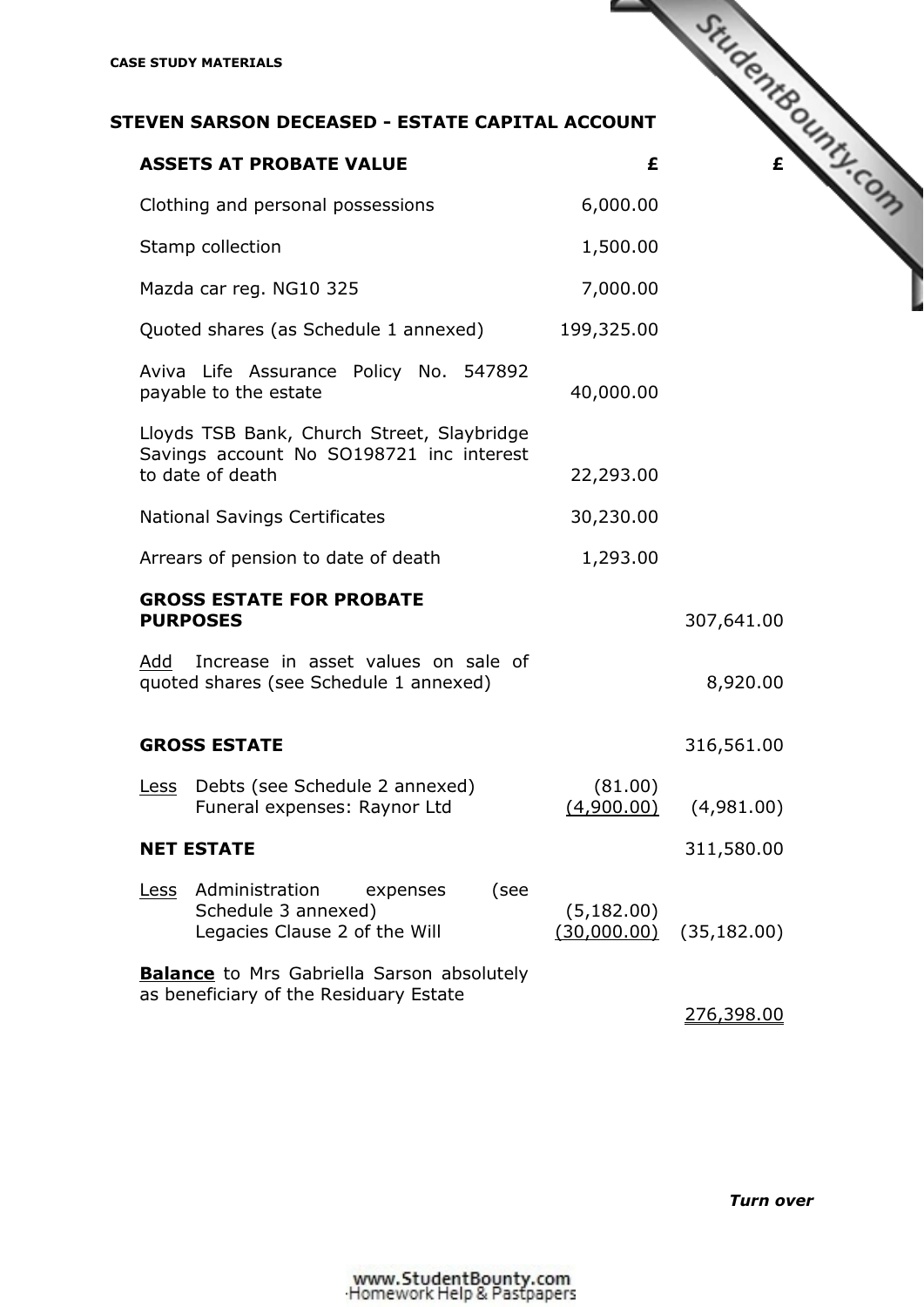# **STEVEN SARSON DECEASED - ESTATE INCOME ACCOUNT**

| <b>Dividends</b>                                                                            |          |  |
|---------------------------------------------------------------------------------------------|----------|--|
| Quoted shares (see Schedule 4 annexed)                                                      | 2,297.00 |  |
| Interest Received                                                                           |          |  |
| Lloyds TSB Savings account No. SO198721                                                     | 53.00    |  |
| <b>Balance</b> to Mrs Gabriella Sarson absolutely as beneficiary of<br>the Residuary Estate |          |  |

# **BENEFICIARY'S PERSONAL ACCOUNT – MRS GABRIELLA SARSON**

|                                                                                    | £                                   | £          |
|------------------------------------------------------------------------------------|-------------------------------------|------------|
| Balance due per Estate Capital Account                                             | 276,398.00                          |            |
| Balance due per Estate Income Account                                              | 2,350.00                            | 278,748.00 |
| Represented by:                                                                    |                                     |            |
| Retained by you<br>Personal<br>possessions and<br>stamp<br>collection<br>Mazda car | 7,500.00<br>7,000.00                |            |
| Transferred to you quoted shares at probate<br>valuation:                          |                                     |            |
| Minervere plc<br>Ladfield plc<br><b>BLA</b> plc                                    | 55,425.00<br>42,200.00<br>34,800.00 |            |
| Interim payments already made to you:                                              |                                     |            |
| 27 July 2012<br>16 October 2012                                                    | 70,000.00<br>40,000.00              |            |
| BALANCE now due to you by cheque                                                   | 21,823.00                           | 278,748.00 |

www.StudentBounty.com<br>Homework Help & Pastpapers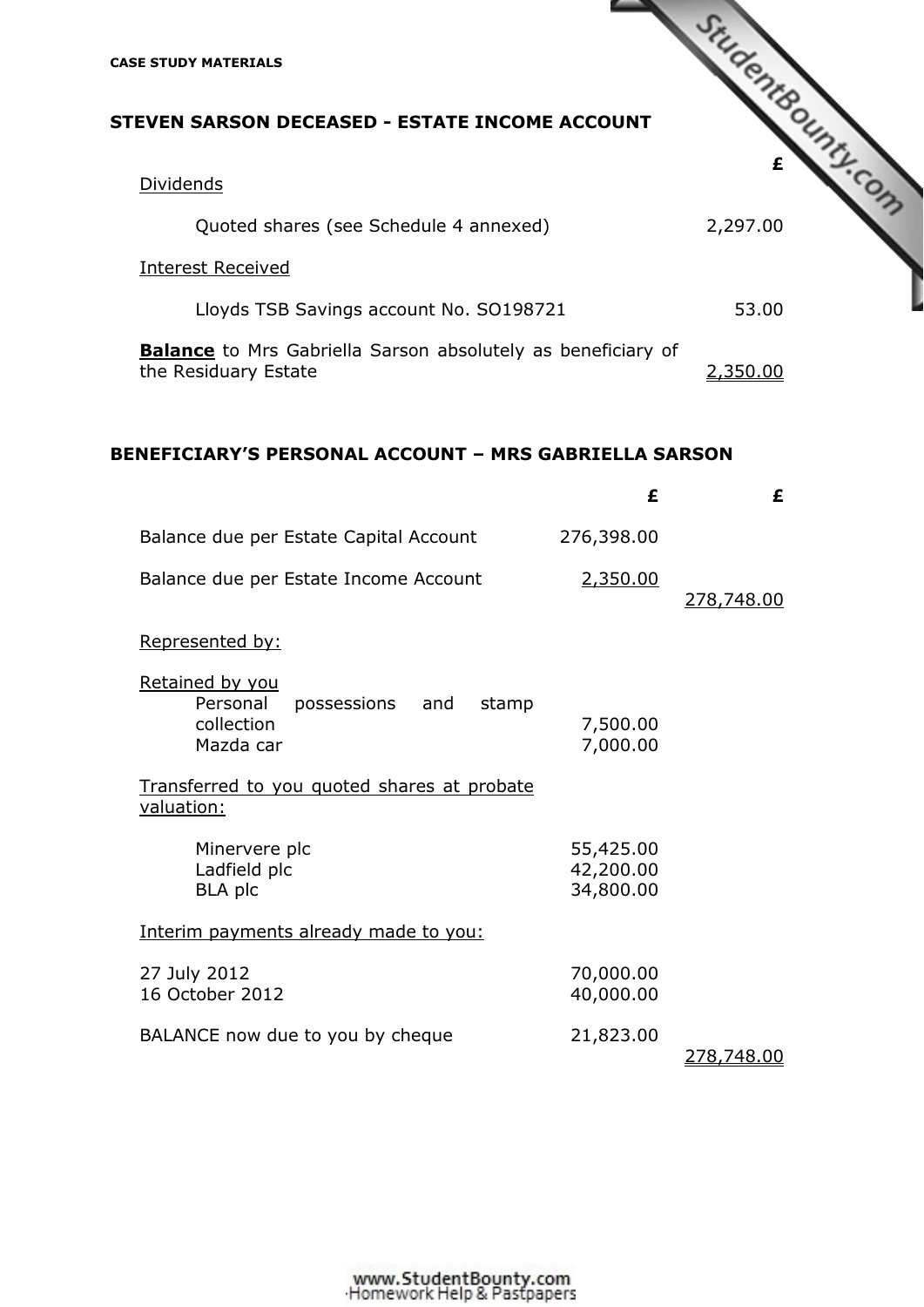| <b>CASE STUDY MATERIALS</b>                                                                                                                 |                                      | StudentBounty.com    |
|---------------------------------------------------------------------------------------------------------------------------------------------|--------------------------------------|----------------------|
|                                                                                                                                             |                                      |                      |
| <b>SCHEDULE 1:</b><br><b>QUOTED SHARES</b>                                                                                                  | £                                    |                      |
| 55,425 Minervere plc ord at 100p                                                                                                            | 55,425.00                            |                      |
| 10,000 Ladfield plc ord at 422p                                                                                                             | 42,200.00                            |                      |
| 22,300 Morrisco plc ord at 300p                                                                                                             | 66,900.00                            |                      |
| 8000 BLA plc ord at 435p                                                                                                                    |                                      | 34,800.00 199,325.00 |
| Add: Net Gain (after £223.00 associated costs etc<br>deducted) on sale 22,300 Morrisco plc ord shares at<br>341p (exempt capital gains tax) | 8,920.00                             | 208,245.00           |
| <b>SCHEDULE 2:</b><br><b>DEBTS</b>                                                                                                          |                                      |                      |
| West Wessex Water Authority - balance of water<br>and sewage charges                                                                        | 48.00                                |                      |
| Slaybridge Council - council tax arrears                                                                                                    | 33.00                                | 81.00                |
| <b>SCHEDULE 3:</b><br><b>ADMINISTRATION EXPENSES</b>                                                                                        |                                      |                      |
| Probate Court and Commissioner's fees                                                                                                       | 74.00                                |                      |
| Advertisements:<br><b>Statutory Notices in London</b><br>Gazette and Slaybridge Gazette                                                     | 118.00                               |                      |
| Stamp collection valuation: S. Gibbons                                                                                                      | 50.00                                |                      |
| Kempstons' legal fees                                                                                                                       | 4,940.00                             | 5,182.00             |
|                                                                                                                                             |                                      |                      |
| <b>SCHEDULE 4:</b><br><b>DIVIDENDS</b>                                                                                                      |                                      |                      |
| Minervere plc<br>Ladfield plc<br>Morrisco plc<br><b>BLA</b> plc                                                                             | 833.00<br>564.00<br>686.00<br>214.00 | 2,297.00             |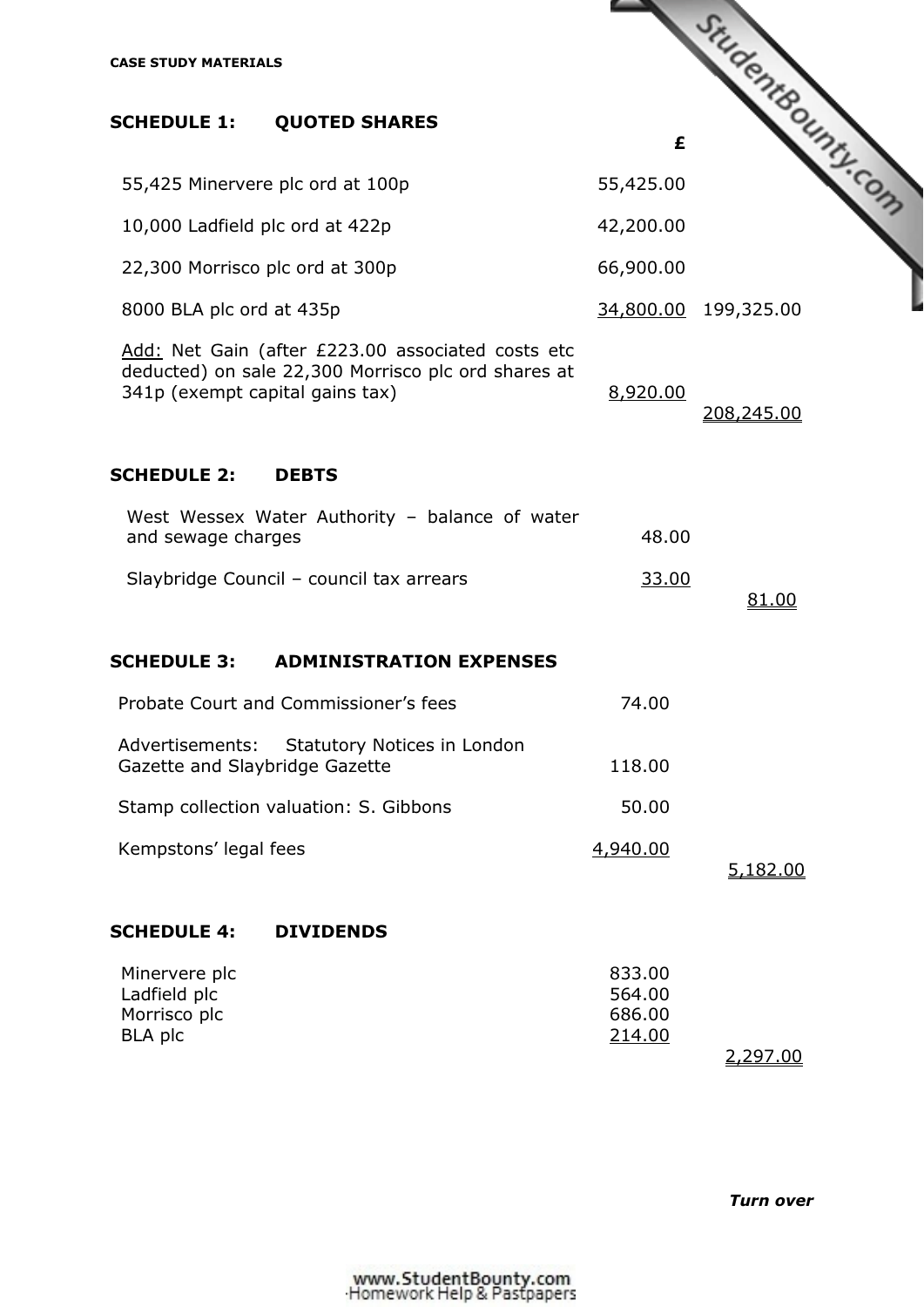# **Email from Marcus Wu**

# **Date: 14 December 2012**

# **Re: Thomas Mattu**

CASE STUDY MATERIALS<br> **Email from Marcus Wu**<br> **DOCUMENT 6**) Which I would like you to<br>
I've had a letter from Thomas Mattu (**DOCUMENT 6**) which I would like you to have a look at prior to us doing anything further.

I don't know much about Thomas but I recall him coming in to see me, like he says, around eight years ago after his wife died. We no longer have his file but I remember him because of his unusual surname. He was concerned about her will because whilst it gave him all her property, it also appointed him as executor and he wasn't sure what he had to do.

However, having discussed matters with him during a couple of interviews, I established that virtually nothing passed under his wife's will because the house, its contents, bank accounts, savings etc were all joint and so passed to him by survivorship. She had nothing, apart perhaps from jewellery, in her sole name and so there was no need for him to take out a grant.

He was quite capable of doing what was necessary himself and so we were not involved in the administration of his wife's estate.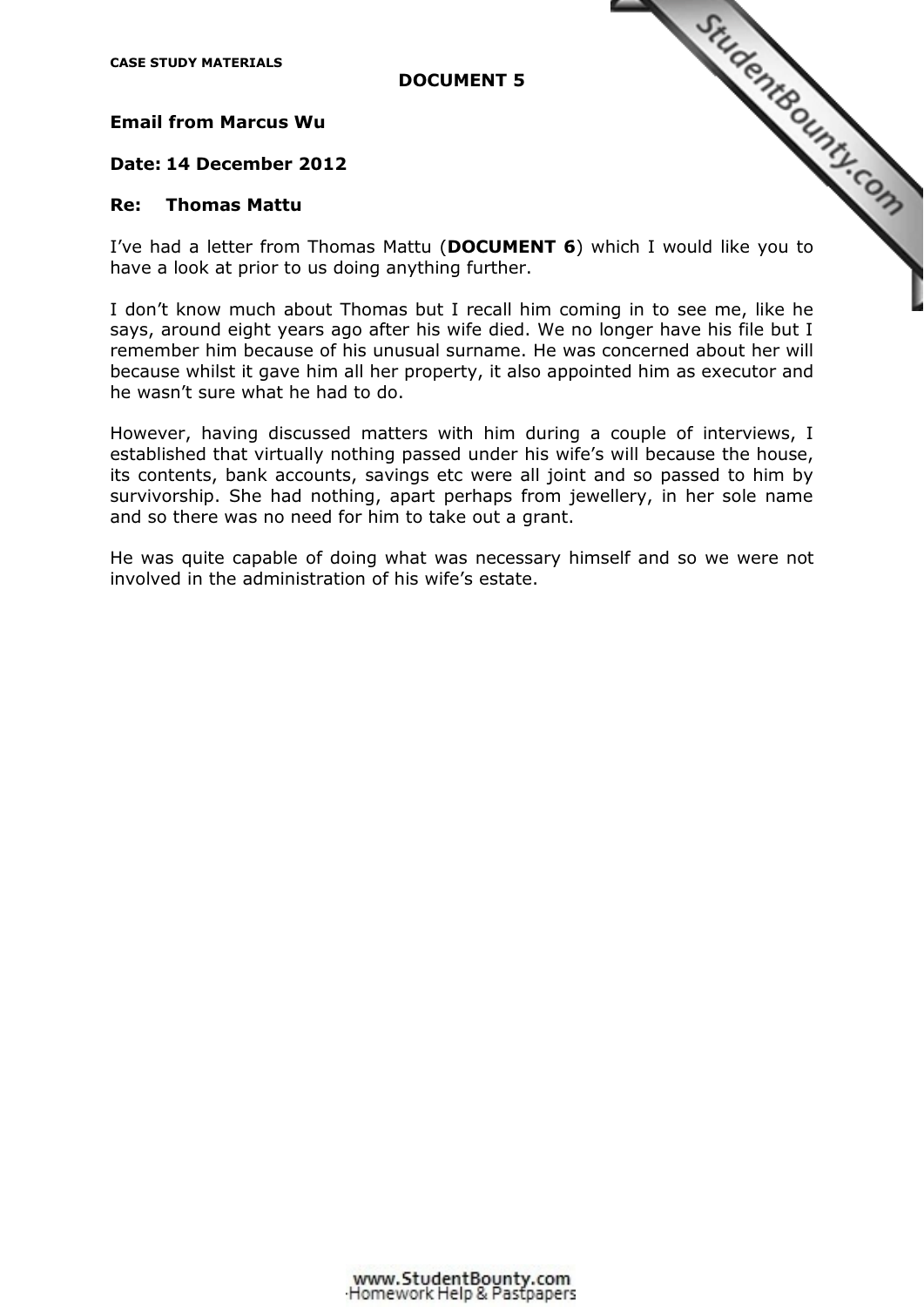# **Letter received from Thomas Mattu dated 28 November 2012**

Tall Trees 56 The Warren Bannerfield [Bedfordshire MK3 7FH](http://www.studentbounty.com/) 

28 November 2012

Dear Mr Wu

You were very helpful when my wife, Elsie, died. You may recall that you advised me after her death regarding her will but in the event there was nothing much to do because all her property and financial interests were in our joint names and so it was a relatively simple matter for me to make sure that everything was put into my name.

Anyway, last month I remarried. My new wife is called Lucinda and, like me, she lost her spouse a few years ago. We met up on one of those internet dating sites and decided to make a life together. Lucinda sold her bungalow and moved in with me about six months ago – so for several months we were 'living together' much to the amusement of our respective sets of children. However, being both in our late 70s, we decided we would be more comfortable telling people we were married and so that is what we did.

My reason for writing is that I want to sort out my own will. I made one after Elsie died using one of those firms that advertise in the paper but my son told me I would need a new will now because of my recent marriage. I thought I would seek your advice this time because I wasn't too impressed with the service offered by the will writing firm.

I have three adult children, who are all either married or in a permanent relationship and they have children of their own – at the last count I have 9 grandchildren and my eldest daughter is currently expecting again. Otherwise, my closest relative is my sister, Juliet, who is married with two daughters.

I suppose my main priority now is to make sure that Lucinda has a roof over her head if I die first. Apart from the proceeds she got when she sold her bungalow, she has very little by way of funds to her own name and so I want to make sure she is secure in the event of my death.

I've just been to see my accountant who says I'm worth about £500,000. She tells me that it roughly breaks down as follows:

| Tall Trees (my house)                    | £300,000 |
|------------------------------------------|----------|
| Investments (inc quoted shares and cash) | £200,000 |

Additionally, of course, I've got all my personal things such as house and garage contents, my car and so on.

So, what I've in mind is:

Legacy of £10,000 to the Royal Society for the Prevention of Cruelty to Animals (I'm sure you have its details to hand); *Turn over* 

> www.StudentBounty.com Homework Help & Pastpapers-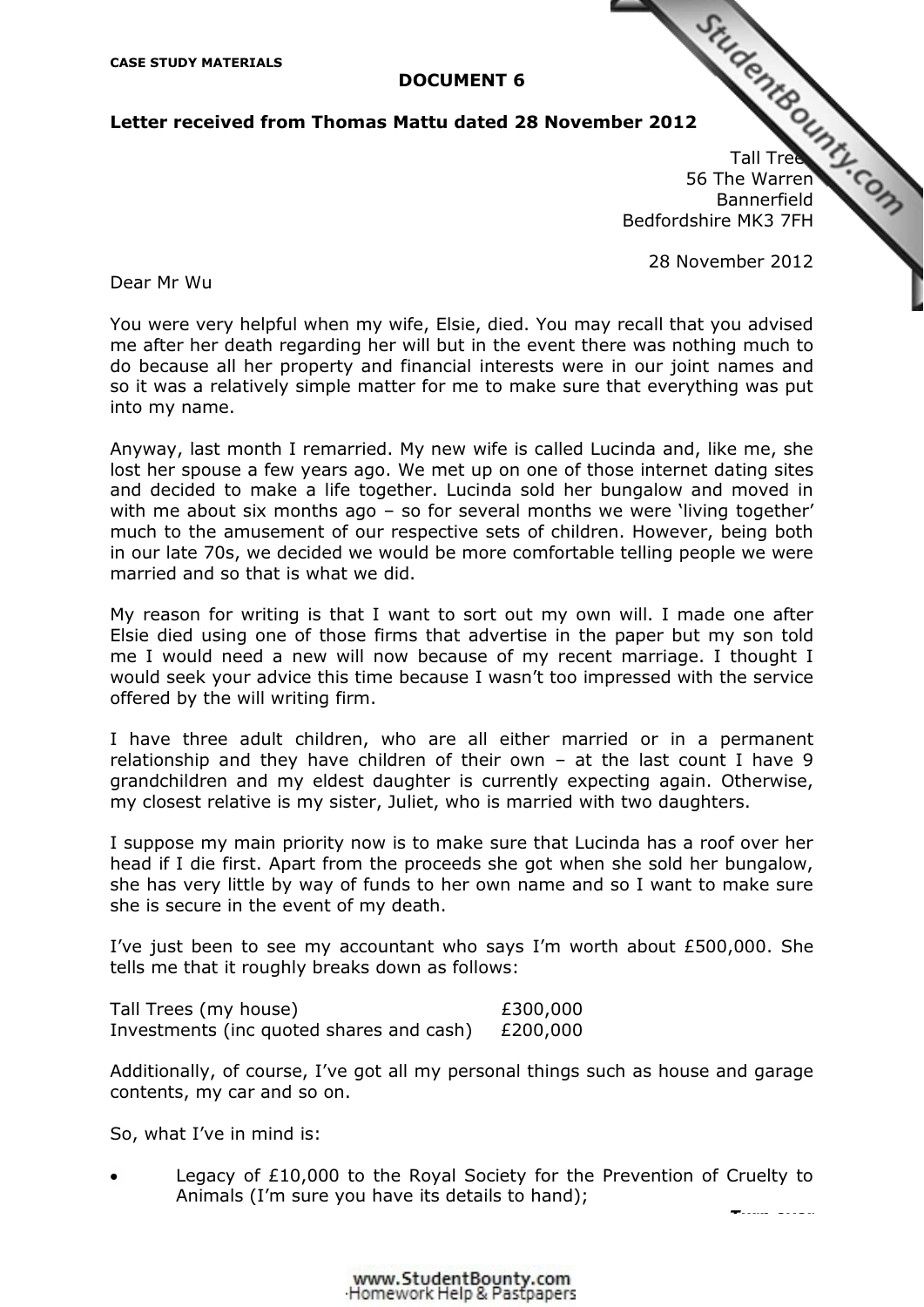#### **CASE STUDY MATERIALS**

- 
- Legacy of £20,000 to each of my three children Una, Sylvia and Kenneth;<br>Legacy of £20,000 to each of my three children Una, Sylvia and Kenneth;<br>Legacy of £20,000 to each of my three children Una, Sylvia and Kenneth;<br>Legacy Everything else (including Tall Trees) I want held for Lucinda so that she can live in Tall Trees for as long as she wants and also get the income to live on and maintain the house. On her death ev[erything is to go to the](http://www.studentbounty.com/)  three children please, or if any have died by then, their share is to be split amongst their own children;
- My son suggested your firm could be my executors if that is OK.

My sister and her husband have stacks of money and so don't need mine.

Can you put something together along those lines and when it is ready, I'll pop in to see you with Lucinda and sign it.

Yours sincerely

Thomas Mattu

Thomas Mattu

#### **End of Case Study Materials**

© 2013 The Chartered Institute of Legal Executives

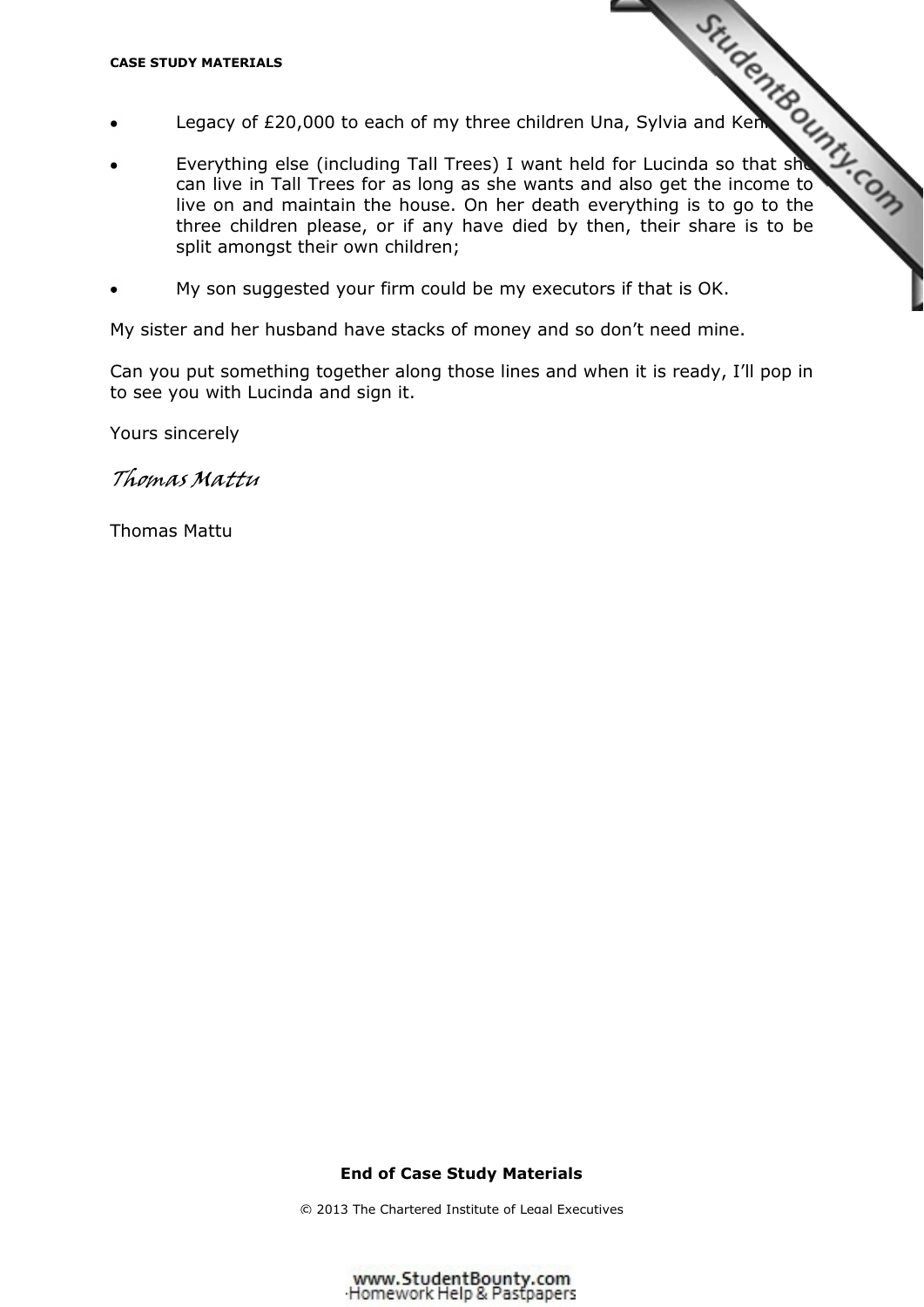# **BLANK PAGE**



www.StudentBounty.com<br>Homework Help & Pastpapers